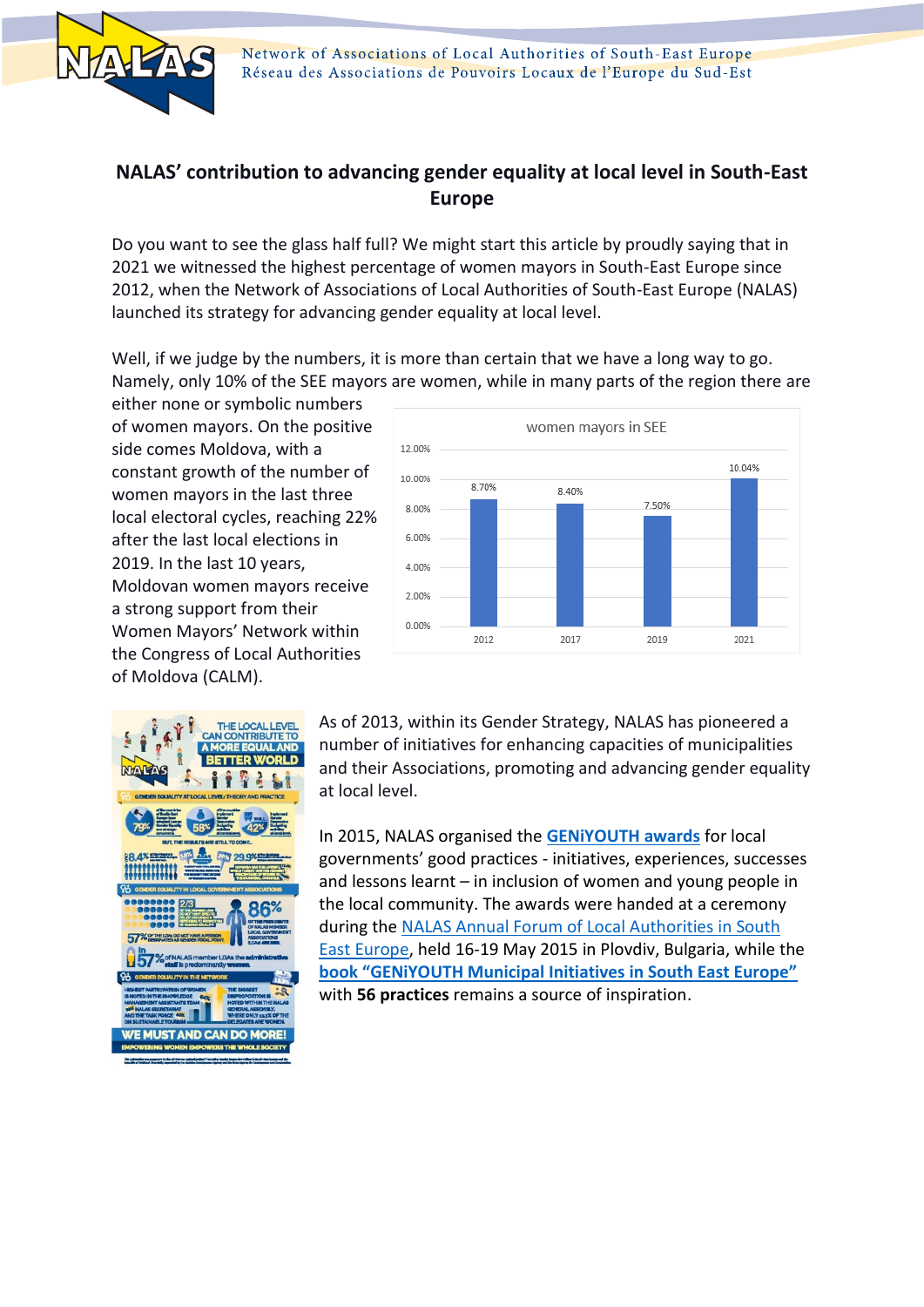

In 2016, NALAS developed **Policy Positions to Promote [Gender Equality at Local Level](http://www.nalas.eu/services/Gender_Policy)**[, used for regional and national](http://www.nalas.eu/services/Gender_Policy)  advocacy and lobbying for implementation of the European Charter on Equality of Women and Men in Local Life. In 2021, these policy positions were complemented with recommendations on **[promotion of Gender Responsive](http://www.nalas.eu/News/GRB_Recommend)  [Budgeting.](http://www.nalas.eu/News/GRB_Recommend)**

As of 2016, one of the NALAS flagship products, the [Fiscal](http://www.nalas.eu/Publications/Books/2016_FD_Report)  [Decentralisation Indicators Report](http://www.nalas.eu/Publications/Books/2016_FD_Report) for South-East Europe has been enriched with **gender indicators** and gender responsive budgeting indicators.

In 2017, NALAS developed the **[e-learning](http://www.nalas.eu/News/Gender_course)  [course in Introduction to Gender](http://www.nalas.eu/News/Gender_course)  [Mainstreaming at Local Level](http://www.nalas.eu/News/Gender_course)**, in English language, and through the years made it available also in local languages. To date, over 500 local government representatives have successfully [completed the course.](http://www.nalas.eu/News/Gender_20)

NALAS continuously collects **[data on the](http://www.nalas.eu/News/Gender_info)  [women representation](http://www.nalas.eu/News/Gender_info)** at local level and produced series of **factsheets and posters**



that appealed for increased gender equality at local level.

## In 2018 NALAS published a special edition of its **Newsletter focused on [gender equality](http://www.nalas.eu/Publications/Newsletter/NALAS_Newsletter_2018)**.



In December 2019, NALAS organised the **[First Forum of Women Mayors in South-](http://www.nalas.eu/News/Sombor19)[East Europe](http://www.nalas.eu/News/Sombor19)**. Over 50 women mayors and women presidents of the municipal assemblies representing local governments from 12 SEE countries gathered in Sombor, Serbia with the aim to:

•Empower and build coalition for enhanced gender mainstreaming in policy and gender responsive budgeting

- Facilitate networking opportunities, and strengthen co-operation and synergies among women mayors in SEE and women municipal council presidents
- Produce regional policy recommendations for gender responsive budgeting at local level in the region of SEE.

**[The Second Forum of Women Mayors](http://www.nalas.eu/News/GA2021_3) in South-East Europe** was organised online, on 14 April 2021, focused on inclusive local economic development, gathering over 200